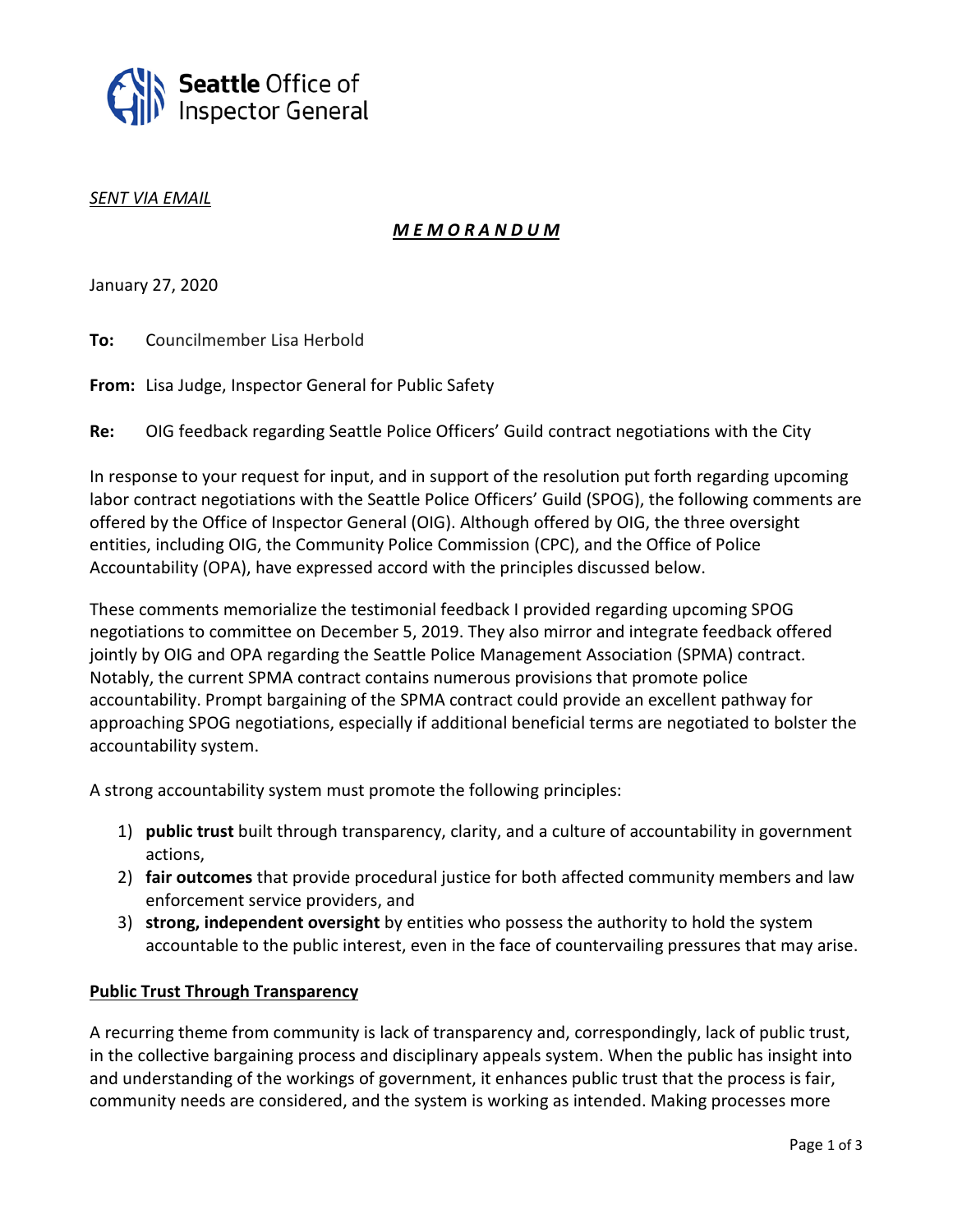

accessible to the public serves to inform community about issues being considered and provides a means of holding government to account if public needs are not being appropriately considered.

Transparency in the bargaining process can be bolstered in two ways. First, there is an opportunity to enhance accountability outside the bargaining room. The three oversight entities (OIG, CPC, and OPA) should continue to be consulted during both the agenda-setting (as required by ordinance) and during negotiations. The City's bargaining team should meet with the three oversight entities to review issues throughout bargaining, so that collective wisdom on technical aspects can be shared.

Second, use of a neutral "advisor" to enhance transparency, and correspondingly trust, in the bargaining process has been suggested by community and oversight partners. This recommendation should focus on the concept of a neutral party whose function would be to provide process visibility to those outside the bargaining room, while being mindful of confidentiality restrictions on what can be reported and to whom. This endeavor would require safeguards to protect the confidentiality and integrity of the system, provide timely information to decision-makers, and instill confidence in the public that the **process** is working as intended regardless of the **result**.

# **Fair Outcomes**

During bargaining, the City should ensure that it addresses elements that have been identified as significantly affecting accountability-related operations and oversight authority. There is substantial consensus on these issues, as many of these issues were previously identified by OPA, OIG, CPC, and the City in memoranda and Court briefings.<sup>[1](#page-1-0)</sup> Five issues highlighted by OIG include the following:

- 1. Subpoena power Preserving subpoena power as achieved in the SPMA contract;
- 2. Quantum of proof Holding all misconduct allegations to a preponderance of the evidence standard for determination by OPA and the Chief, as well as on appeal;
- 3. 180-day timeline Providing clarity around the calculation of the 180-day timeline for disciplinary investigations, including appropriate tolling for criminal investigations, newly discovered evidence, and time lags in reporting;
- 4. Arbitration Examining features of arbitration that affect public confidence, such as increasing transparency and efficiency of the hearings process, prohibiting *de novo* review of the Chief's final disciplinary decisions, and improving the selection process for arbitrators to ensure objectivity, fairness, and expertise; and
- 5. Civilian/Sworn investigation staffing authority The SPOG contract permits OPA to hire up to two civilian investigators. Because this represents about 20 percent of OPA's investigators, it potentially constrains OPA's ability to determine the ideal mix of civilian and sworn investigators. This limit also impacts the ability of OIG to analyze the effects of civilianization.

<span id="page-1-0"></span> $1$  See, e.g., Court Document 576, City of Seattle's Stipulated Motion to Approve Accountability Methodology, p. 24-25.